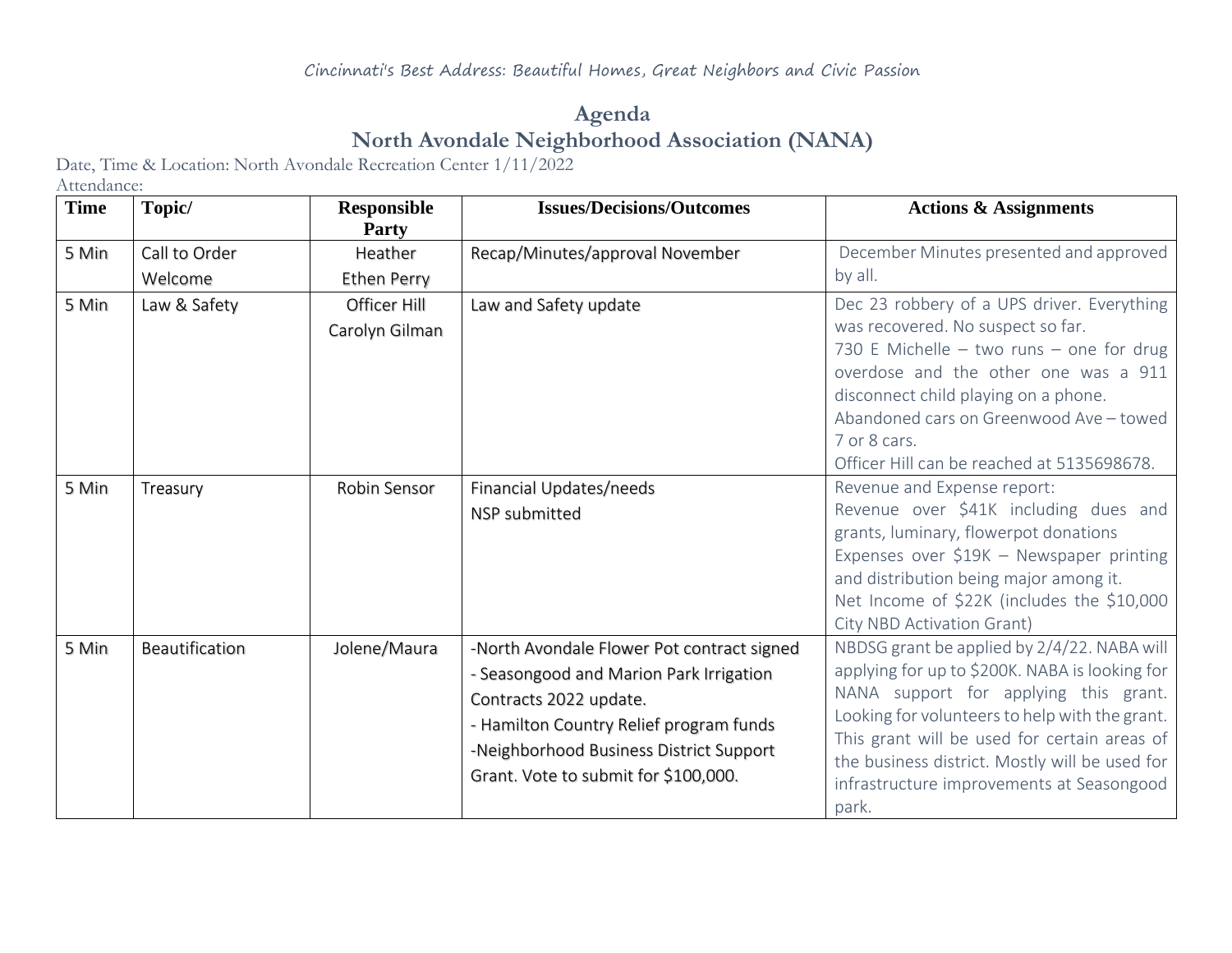|       |                     |     |                                                                                      | Motion by Ethan and seconded by Patrice.<br>Approved by all.<br>Additionally, 2022 donations can be sent to<br>NANA PO box 16152 and one can specify<br>where you want the funds to go. We also<br>accept Paypal. |
|-------|---------------------|-----|--------------------------------------------------------------------------------------|-------------------------------------------------------------------------------------------------------------------------------------------------------------------------------------------------------------------|
| 5 Min | Events/Giving       | All | -Event committee group update/ideas<br>-Food to fire department/police for thank you | Looking for volunteers to interested in<br>helping with events.                                                                                                                                                   |
|       |                     |     |                                                                                      | Motion to approve Food to fire/police<br>department for not to exceed \$500.<br>Approved by all.                                                                                                                  |
|       |                     |     |                                                                                      |                                                                                                                                                                                                                   |
|       | <b>Other Topics</b> |     |                                                                                      | Complaints about Next door neighbor's trash<br>sitting out for more than 5 days.<br>Neighborhood officer did not take prompt<br>action.                                                                           |
|       |                     |     |                                                                                      | It was suggested that you Call 513-591-6000<br>and they will give a fine. It will be more<br>effective than calling Officer Hill.                                                                                 |
|       |                     |     |                                                                                      | More trash sitting outside after the legal<br>limit. Maybe a reminder on the NANA news<br>was suggested.                                                                                                          |